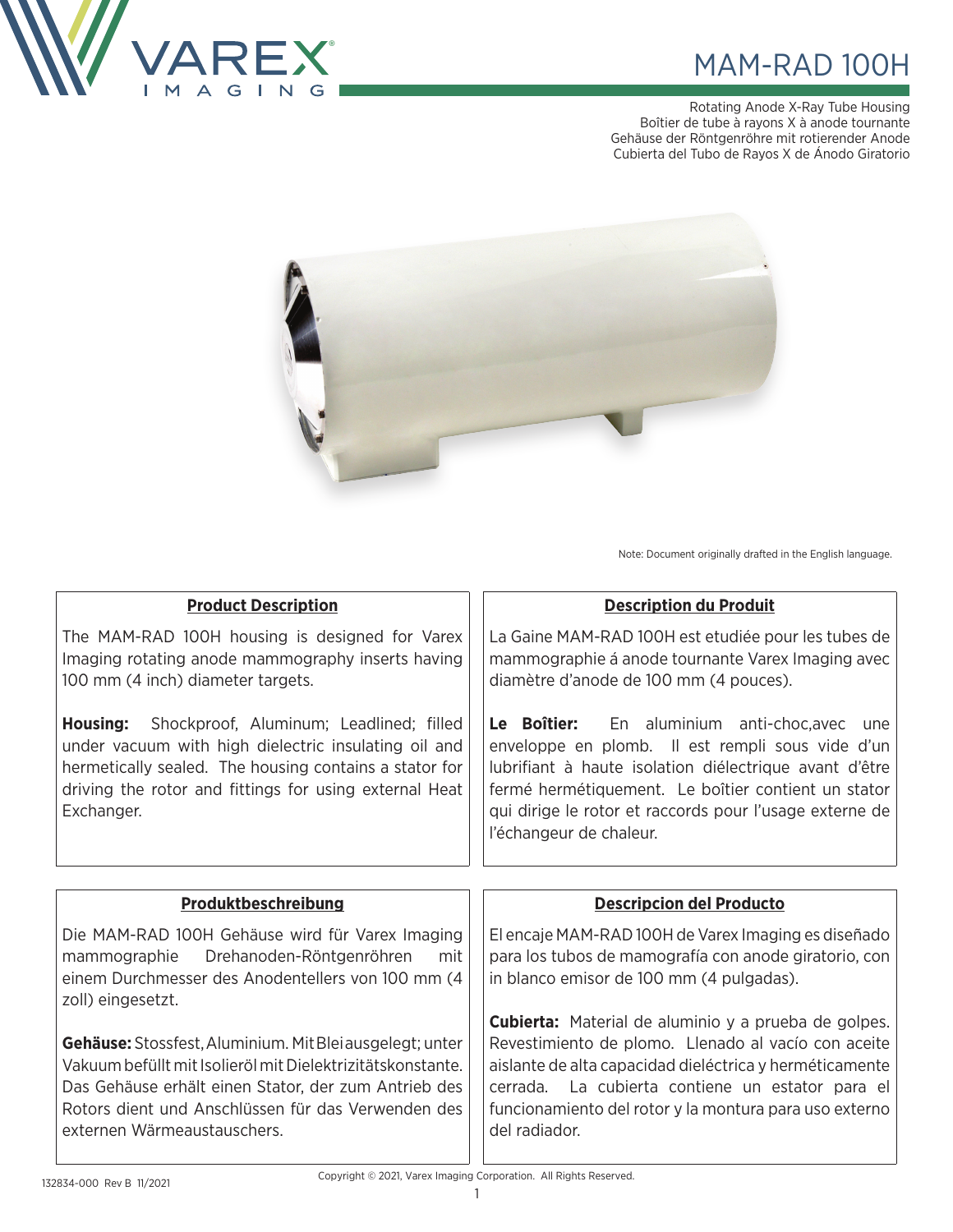

| <b>Tube Housing Specifications</b>                                                                                                                           |                                     |
|--------------------------------------------------------------------------------------------------------------------------------------------------------------|-------------------------------------|
| <b>Maximum Peak Voltage</b>                                                                                                                                  | <b>Ter</b><br><b>De</b><br>De<br>De |
| <b>Thermal Characteristics:</b><br>Nominal Continuous Input Power  185 Watts - IEC 60613:2010                                                                | Ch<br>Car<br>Cor                    |
|                                                                                                                                                              | Cla<br>Poi                          |
|                                                                                                                                                              | En:                                 |
| <b>X-Ray Tube Assembly</b><br>Permanent Filtration  0.76 mm beryllium standard IEC 60522/1999<br>(Optional molybdenum filters available) (0.0 mm Al/49.9 kV) | Filt<br>(III)<br>Tec                |
|                                                                                                                                                              | Int                                 |
| <b>Thermal Switch</b>                                                                                                                                        | <b>No</b><br>Ter                    |
|                                                                                                                                                              | Lim<br>$\ddot{\phantom{0}}$         |
|                                                                                                                                                              | Hu<br>Lim                           |
| Beschreibung des Röhrengehäuses                                                                                                                              |                                     |

| Beschreibung des Röhrengehäuses                                                                                                                         |  |
|---------------------------------------------------------------------------------------------------------------------------------------------------------|--|
| <b>Maximale Spannung</b>                                                                                                                                |  |
| <b>Thermische Eigenschaften</b><br>Hitzespeicherkapazität des Gehäuses  700,000 HU<br>Kontinuierliche Eingangs-Nennleistung  185 Watts - IEC 60613:2010 |  |
|                                                                                                                                                         |  |
| Gewicht  35 lbs. (16 kg) ohne Kabel oder Zubehör                                                                                                        |  |
| <b>Röntgenstrahlers</b><br>Eigenfilterwert  0,76 mm beryllium standard IEC 60522/1999<br>(Folgende wahl molybdän filter) (0.0 mm Al/49.9 kV)            |  |
|                                                                                                                                                         |  |
| <b>Thermoschalter</b><br>normalerweise Geschlossen  Bewerten - 10 A @ 240VAC                                                                            |  |
| Umgebungstemperaturgrenzen für den Betrieb  5°C zu 40°C                                                                                                 |  |
| Temperaturgrenzen für Aufbewahrung und Transport  -20°C zu +75°                                                                                         |  |

| Spécifications techniques du boîtier de tube                                                                                                                       |
|--------------------------------------------------------------------------------------------------------------------------------------------------------------------|
| <b>Tension Maximale</b>                                                                                                                                            |
| <b>Charactéristiques thermales</b><br>Capacité d'entreposage de chaleur du boîtier  700.000 UC<br>Continue nominale Puissance d'entrée  185 Watts - IEC 60613:2010 |
|                                                                                                                                                                    |
|                                                                                                                                                                    |
| <b>Ensemble Radiogène</b><br>Filtre non amovible  0.76 mm beryllium standard CEI 60522/1999<br>(Ill est disponible avec le filtre molybdéne) (0.0 mm AI/49.9 kV)   |
| Technique de Mesure du Courant de Fuite  50 kV, 6,0 mA                                                                                                             |
| Interrupteur thermal<br>Normalent fermé  évaluation - 10A @ 240VAC                                                                                                 |
| Température Ambiante Pendant L'usage  5°C à 40°C                                                                                                                   |
| Limites de Température Pour le Transport et Pour L'Emmasinage                                                                                                      |

| Especificaciones de la Cubierta del Tubo                                                                                                                           |  |  |  |  |
|--------------------------------------------------------------------------------------------------------------------------------------------------------------------|--|--|--|--|
| <b>Voltaie Máximo</b>                                                                                                                                              |  |  |  |  |
| <b>Características Termales</b><br>Capacidad de Almacenaje de Calor de la Cubierta  700,000 HU<br>Potencia nominal de entrada continua  185 Watts - IEC 60613:2010 |  |  |  |  |
|                                                                                                                                                                    |  |  |  |  |
|                                                                                                                                                                    |  |  |  |  |
| Ensamblaje de Tubos de Rayos X<br>Filtración Permanente  0.76 mm beryllium común IEC 60522/1999<br>(Disponible con las siguientes molibdeno de filtro)             |  |  |  |  |
|                                                                                                                                                                    |  |  |  |  |
| <b>Interruptor termal</b>                                                                                                                                          |  |  |  |  |
| Temperatura Limitada de Operación 5°C a 40°C                                                                                                                       |  |  |  |  |
| Temperatura Limitada de Almacen y Transporte  -20°C a +75°C                                                                                                        |  |  |  |  |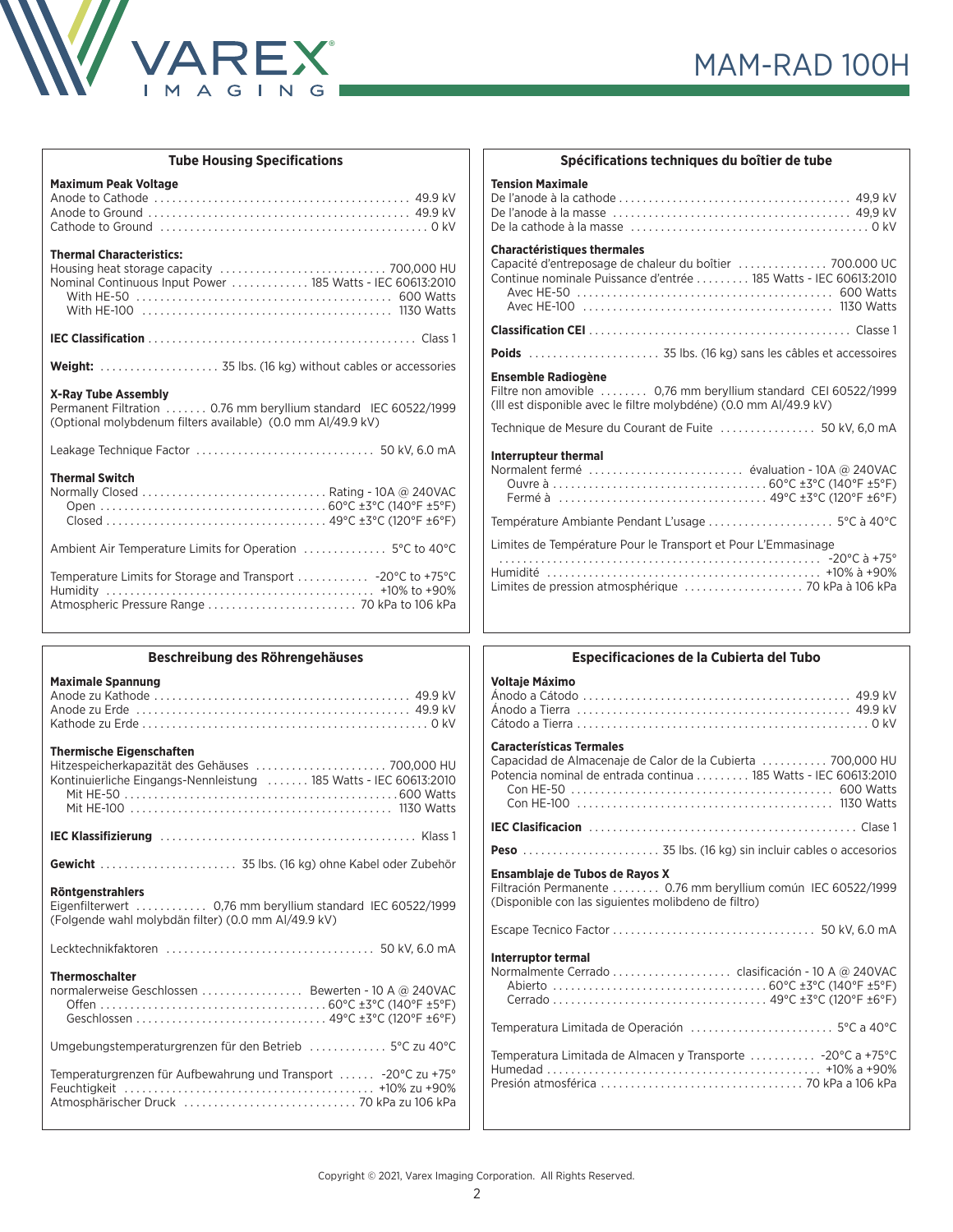

### MAM-RAD 100H ®

Dimensional Drawing Dessin dimensionnel Bemasste Übersichtszeichnung









### **Cable Receptacles**:

Alden type, P-50F0T-2 (anode) high voltage receptacles Low voltage stator and filament connection - 9 pin (Amp # 206705-1)

#### **Gaines des Filins**:

Enveloppes de haute tension de type Alden P-50F0T-2 (anode). Bas voltage cordon d'pimentation du stator et filament - 9 fiche (Amp # 206705-1)

#### **Kabelstecker**:

Alden Typ, P-50F0T-2 (anode) Hochspannungskabel Stator und Heizfaden Nieder spannungskabel - 9 Klemmen (Amp # 206705-1)

#### **Receptáculos de cables**:

Receptáculos de alto voltaje del tipo Alden, P-50F0T-2 (ánodo). Bajo voltaje cable de la bovina y filamentos - 9 Terminal (Amp # 206705-1) **Rayproofing**: Stray radiation complies with DHHS standards under the **"Radiation Control for Health and Safety Act 1968" (U.S.A.)**

### **Etanchéité Radioactive**:

Les pertes en radiation sont conformes aux normes DHHS du **"Radiation Control for Health and Safety Act 1968" (U.S.A.).**

#### **Strahlenundurchlässigkeit**:

Der Strahlenverlust entspricht den Vorschriften des DHHS **"Radiation Control for Health and Safety Act 1968" (U.S.A.).**

#### **Prueba de Rayos**:

Radiación de escape se ajusta a las normas de DHHS del **"Radiation Control for Health and Safety Act 1968" (E.E. U.U.)**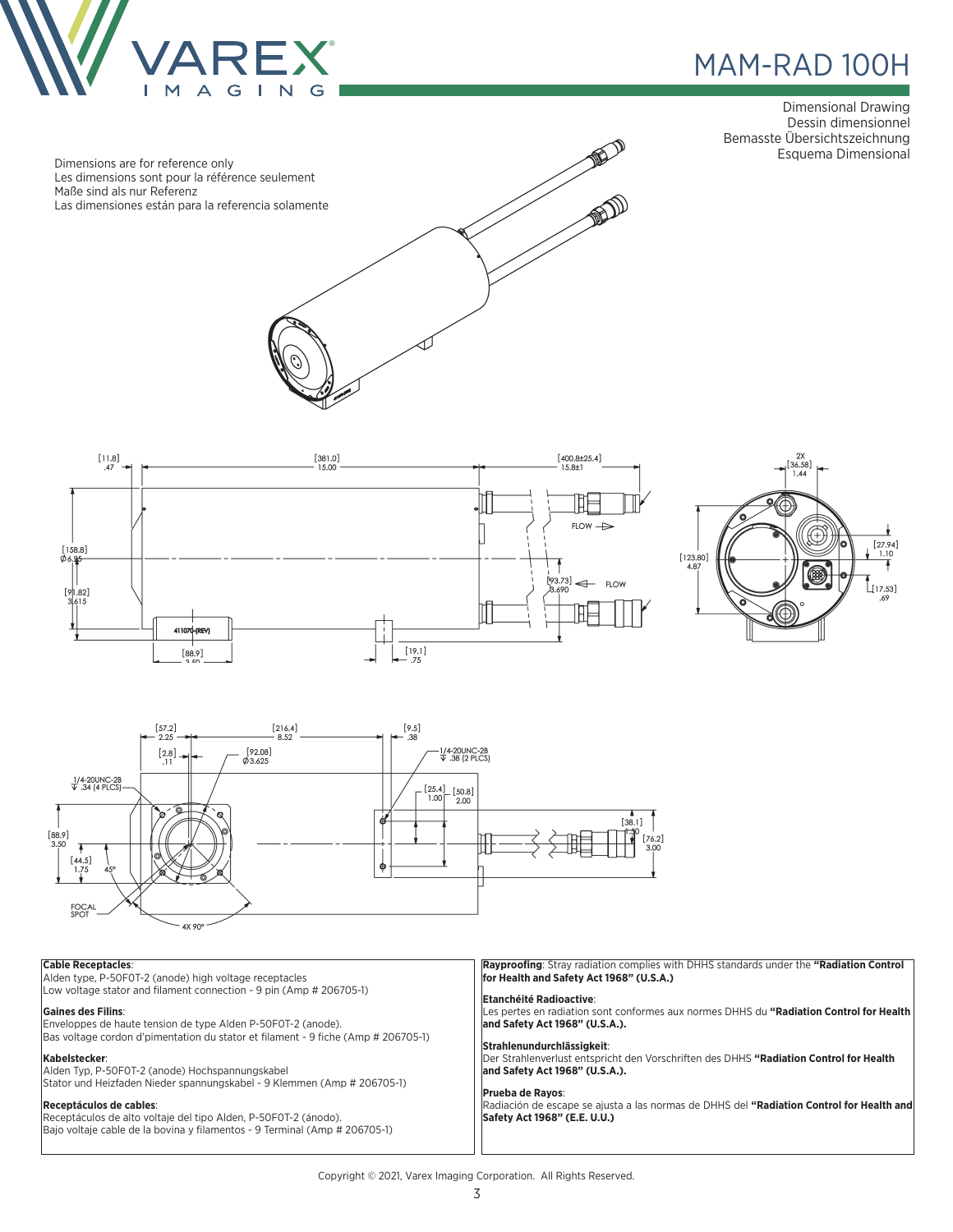

## MAM-RAD 100H

Stator Ratings and Characteristics Spécificités et Caractéristiques du Stator Statornennleistungen und Merkmale Caracteristicas y Clarificacion de la Bovina

| Description                              |  |  |  |  |
|------------------------------------------|--|--|--|--|
| Couleurs des Branchements<br>Description |  |  |  |  |
| Beschreibung                             |  |  |  |  |
| Descripcion                              |  |  |  |  |
| <b>Stator Phase Shift</b>                |  |  |  |  |
| Stator de Changement de Phase            |  |  |  |  |
| Veränderliche Statorphase                |  |  |  |  |
| Cambio de Fase del Estator               |  |  |  |  |
|                                          |  |  |  |  |
| Stator, Main                             |  |  |  |  |
| Stator, Principal                        |  |  |  |  |
| Stator, Haupt                            |  |  |  |  |
| Bovina, Mavor                            |  |  |  |  |
|                                          |  |  |  |  |
| Common                                   |  |  |  |  |
| Neutre                                   |  |  |  |  |
| Neutral                                  |  |  |  |  |
| Común                                    |  |  |  |  |
| <b>Housing Ground</b>                    |  |  |  |  |
| Masse de la Gaine                        |  |  |  |  |
| Masse des Gehäuses                       |  |  |  |  |
| Encaje a Tierra                          |  |  |  |  |
|                                          |  |  |  |  |
| Grid                                     |  |  |  |  |
| Grille                                   |  |  |  |  |
| Gitter                                   |  |  |  |  |
| Rejillas                                 |  |  |  |  |
|                                          |  |  |  |  |
| Small Filament                           |  |  |  |  |
| Filament Petit                           |  |  |  |  |
| Glüfaden Klein                           |  |  |  |  |
| Filamento Pequeño                        |  |  |  |  |
| <b>Common Filament</b>                   |  |  |  |  |
| <b>Filament Neutre</b>                   |  |  |  |  |
| Glüfaden Neutral                         |  |  |  |  |
| Filamento Común                          |  |  |  |  |
|                                          |  |  |  |  |
| Large Filament                           |  |  |  |  |
| Filament Grand                           |  |  |  |  |
|                                          |  |  |  |  |
| Glüfaden Gross                           |  |  |  |  |
|                                          |  |  |  |  |

### **Wiring Diagram Schéma de Câblage Drahtfarbentabelle Diagramas**



**Note:** For non-gridded operations connect grid wire to filament common. **Remarque:** L'utilisation sans controle de grille: Grille Terminaux connecter Filament Neutre. **Anmerkung:** Gitterteuerspannungen Klemmen verbindung Heizstrom Neutral. **Nota:** Para la operación sin rejillas, correcte el contacto de rejilla al filamento común.

|                                                                                                                                                                                                                                                                                                                                   | 2,850/3,450 rpm operation.   |                                                                                                | <b>Stator</b> : The MAM-RAD 100H housing is equipped with a standard Varex Imaging<br>stator requiring a 24-30 microfarad phase shifting capacitor for 50/60 Hz.,                                                                                                                                                                             | <b>Stator</b> : Les boîtiers MAM-RAD 100H sont équipés d'un stator Varex Imaging<br>standard qui exige un condensateur et qui pourvoit de 24-30 microfarad un<br>changement de phase pour des opérations à 50/60Hz., 2,850/3,450 rpm. |                                                                                                               |                                                |                                                            |
|-----------------------------------------------------------------------------------------------------------------------------------------------------------------------------------------------------------------------------------------------------------------------------------------------------------------------------------|------------------------------|------------------------------------------------------------------------------------------------|-----------------------------------------------------------------------------------------------------------------------------------------------------------------------------------------------------------------------------------------------------------------------------------------------------------------------------------------------|---------------------------------------------------------------------------------------------------------------------------------------------------------------------------------------------------------------------------------------|---------------------------------------------------------------------------------------------------------------|------------------------------------------------|------------------------------------------------------------|
|                                                                                                                                                                                                                                                                                                                                   | <b>Stator Motor Ratings:</b> | <b>Stator Coil Resistance</b> : Pin 1-3, 50 ohms; Pin 2-3, 20 ohms; Pin 1-2, 70 ohms.<br>Pin 3 |                                                                                                                                                                                                                                                                                                                                               |                                                                                                                                                                                                                                       | Résistance de la bobine du stator: Terminaux 1-3, 50 ohms; Terminaux 2-3, 20<br>ohms; Terminaux 1-2, 70 ohms. |                                                |                                                            |
|                                                                                                                                                                                                                                                                                                                                   | Frequency (Hz.)<br>50/60Hz   | Volts<br>$50 - 60*$<br>120<br>220                                                              | Amperes (Typical)<br>2.0<br>4.2<br>8.2                                                                                                                                                                                                                                                                                                        | Performances du moteur du stator:<br>Fréquence (Hz.)<br>50/60 Hz                                                                                                                                                                      | Volts<br>$50 - 60*$<br>120                                                                                    | Terminaux 3<br>Ampères (Typique)<br>2,0<br>4,2 |                                                            |
|                                                                                                                                                                                                                                                                                                                                   | Running Voltage              |                                                                                                |                                                                                                                                                                                                                                                                                                                                               | * Voltage courant                                                                                                                                                                                                                     | 220                                                                                                           | 8.2                                            |                                                            |
| <b>Stator:</b> Das MAM-RAD 100H Gehäuse ist mit einem Standard Varex Imaging<br>Stator usgestattet, der einen 24-30 Mikrofarad Kondensator erfordert und eine<br>Phasenverschiebung bewirkt bei 50/60 Hz. und 2,850/3,450 rpm.<br>Stator - Spulenwiderstand: Klemmen 1-3, 50 ohms; Klemmen 2-3, 20 ohms;<br>Klemmen 1-2, 70 ohms. |                              |                                                                                                | La cubierta MAM-RAD 100H está equipada con un estator Varex<br>Estator:<br>lmaging estándard con un capacitor de 24-30 microfaradios, el cuál provee un<br>cambio de fase para una operación de 50/60 Hz., y 2.850/3.450 rpm.<br>Resistencia del Rollo de la Bovina: Terminal 1-3, 50 ohms; Terminal 2-3, 20<br>Johms; Terminal 1-2, 70 ohms. |                                                                                                                                                                                                                                       |                                                                                                               |                                                |                                                            |
|                                                                                                                                                                                                                                                                                                                                   |                              |                                                                                                |                                                                                                                                                                                                                                                                                                                                               |                                                                                                                                                                                                                                       |                                                                                                               |                                                | <b>Stator Leistungsdaten:</b><br>Frequenz (Hz)<br>50/60 Hz |
| Betriebsspannung                                                                                                                                                                                                                                                                                                                  |                              |                                                                                                | * Voltaje de operación                                                                                                                                                                                                                                                                                                                        |                                                                                                                                                                                                                                       |                                                                                                               |                                                |                                                            |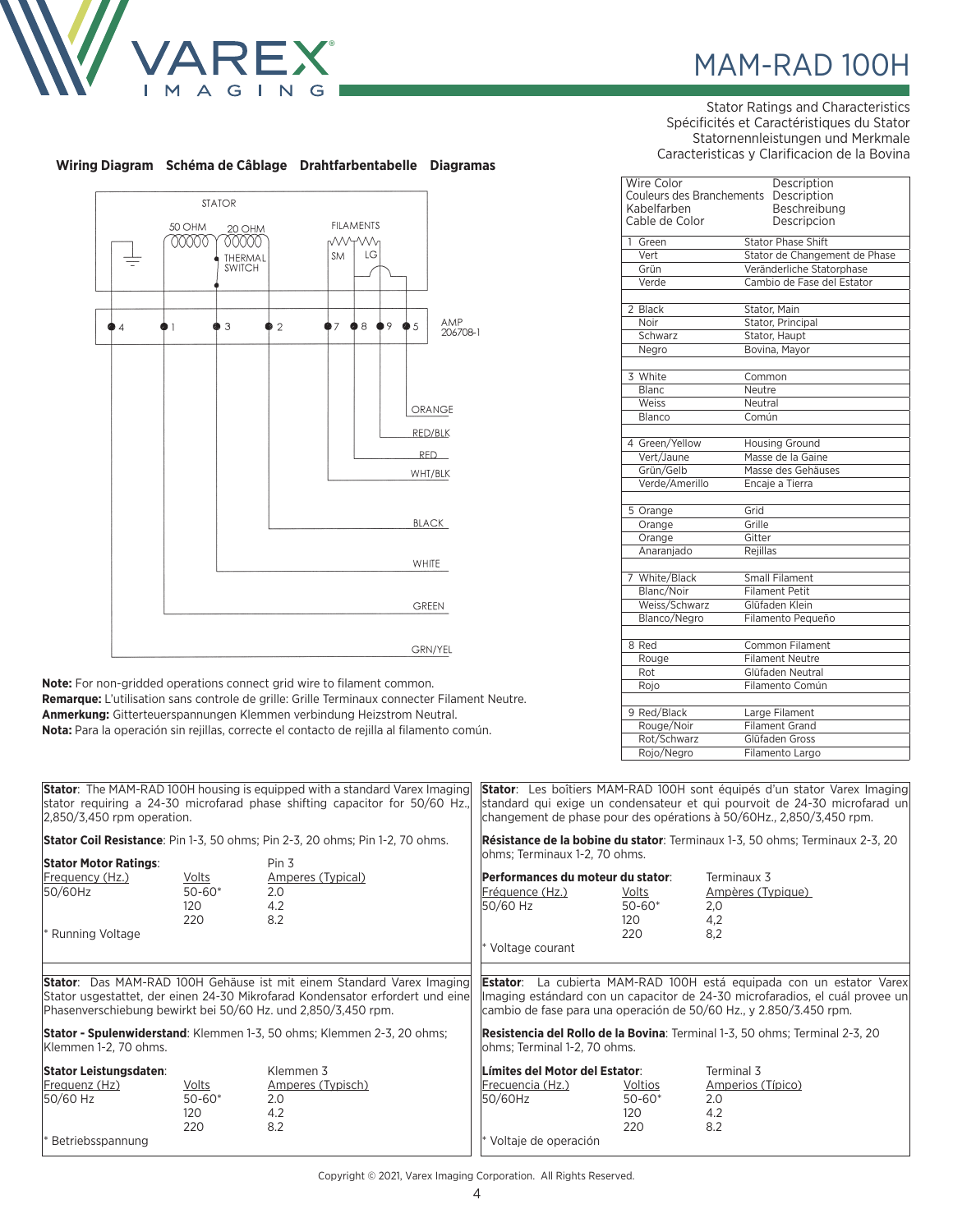

### MAM-RAD 100H

Tube Housing Heat Storage Chart Abaque de stockage de chaleur du boîter du tube Hitzespeicher Diagramm des Rohrengehäuses Curvas de Almacenaje de Calor de las Cubiertas de Tubo